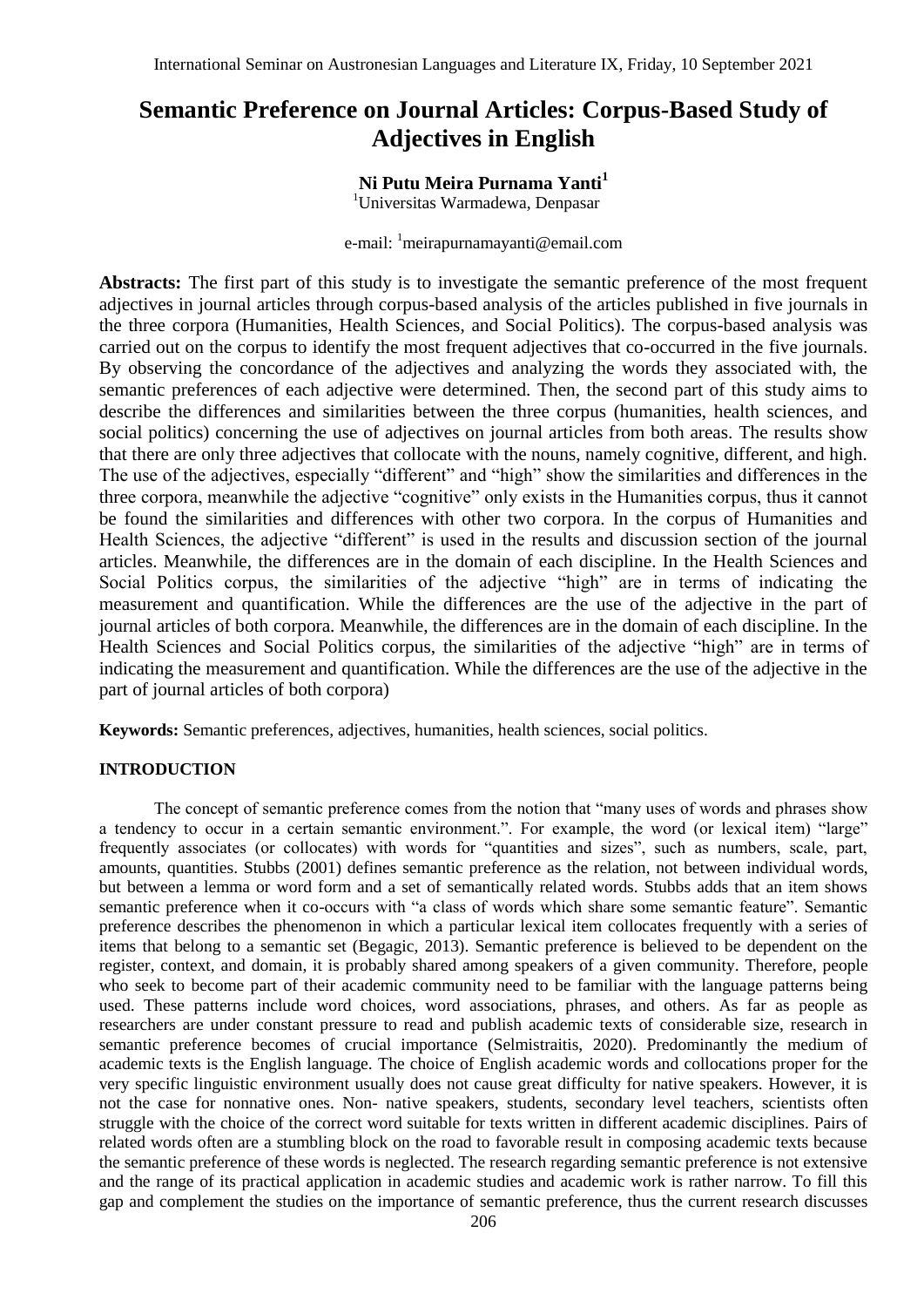semantic preference about the most frequent adjective used in five journal articles and the comparison between two corpora.

#### **METHODS**

The corpora used in this research comprise articles collected from five journals in the fields of Humanities, Health Sciences, and Social Politics. The Humanities corpus contains seven journal articles published in the three following journals: International Journal of Lexicography (IJL), Journal of Human Rights Practice (JHRP), Journal of Language Evolution (JLE), totaling 33.973 words. The Health sciences corpus includes ten journal articles published in one journal, namely International Journal for Quality in Health Care (IJQHC), with a total of 28.832 words. Whereas, Social Politics corpus consists of three articles in one journal, that is, Social Politics International Studies: Gender, State, and Society (SPI), totaling 12.593 words. Thus, the total of the words in the five journals are 75.398 words. In the first part of this research, the software AntConc 3.5.8 was used to identify the most frequent adjectives that co-occurred in the five journals in the fields of Humanities, Health Sciences, and Social Politics. This paper presents the analysis of five of the most frequent adjectives identified in the sub-corpora, namely different, specific, cognitive, significant, and high. Table 1 shows the frequency of the adjectives in each journal separately and their total frequency of occurrence in the Humanities, Health Sciences, and Social Politics corpus. The adjectives are presented in alphabetical order.

|                   | <b>IJL</b> | <b>JLE</b> | <b>JHRP</b> |
|-------------------|------------|------------|-------------|
| <b>ADJECTIVES</b> | 92         | 292        | 44          |
| Cognitive         |            | 116        |             |
| Different         | 12         | 88         |             |
| High              | 8          | 16         | 24          |
| Specific          |            | 72         | 12          |
| Significant       | 72         |            |             |
|                   |            |            |             |

Table 1. Frequency of Adjectives on Journals in Humanities Corpus

Table 2. Frequency of Adjectives on Journals in Health Sciences Corpus

| <b>ADJECTIVES</b> | <b>IJQHC</b> |  |
|-------------------|--------------|--|
|                   | 336          |  |
| Cognitive         | 28           |  |
| Different         | 108          |  |
| High              | 64           |  |
| Specific          | 108          |  |
| Significant       | 28           |  |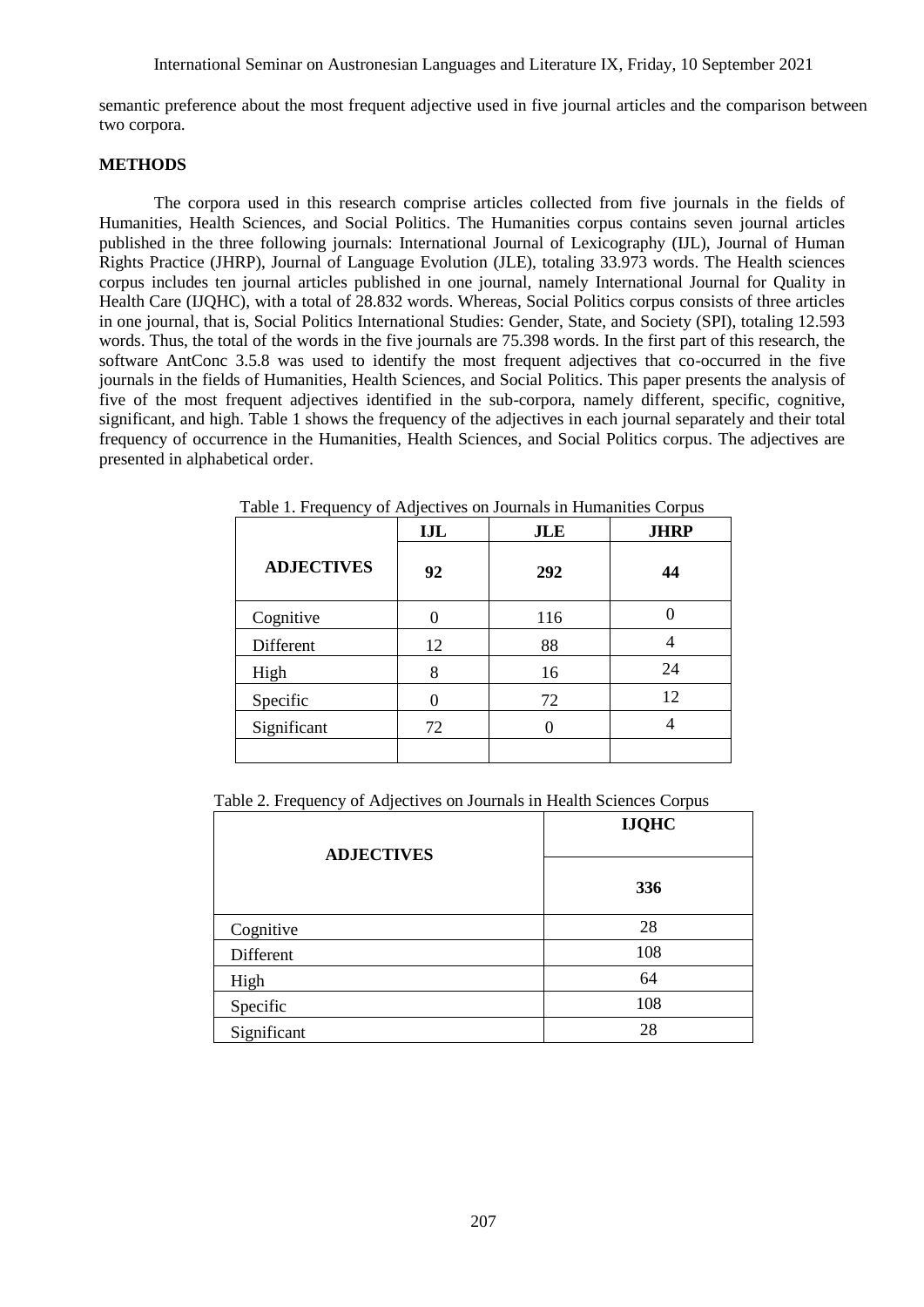|                   | <b>SPI</b> |
|-------------------|------------|
| <b>ADJECTIVES</b> | 88         |
| Cognitive         |            |
| Different         | 52         |
| High              | 24         |
| Specific          |            |
| Significant       |            |

Table 3. Frequency of Adjectives on Journals in Social Politics Corpus

In the five sub-corpora, the five adjectives are among the most frequent ones with some differences in the order of frequency of occurrence in each journal, as shown in Table 4 - 5.

| <b>ORDER</b>   | IJL         | <b>JLE</b>  | <b>JHRP</b> |
|----------------|-------------|-------------|-------------|
|                | Significant | Cognitive   | High        |
| $\overline{2}$ | Different   | Different   | Specific    |
| 3              | High        | Specific    | Significant |
| 4              | Specific    | High        | Different   |
| 5              | Cognitive   | Significant | Cognitive   |

Table 4. Frequency Order of Adjectives on Journals in Humanities Corpus

Table. 5. Frequency Order of Adjectives on Journals in Health Sciences Corpus

| <b>ORDER</b> | <b>IJQHC</b> |
|--------------|--------------|
|              | Different    |
|              | Specific     |
|              | High         |
|              | Cognitive    |
|              | Significant  |

Table 6. Frequency Order of Adjectives on Journals in Social Politics Corpus

| <b>ORDER</b> | SP          |
|--------------|-------------|
|              | Different   |
| 2            | High        |
| 3            | Significant |
|              | Specific    |
|              | Cognitive   |

After selecting the most frequent items to be investigated, the nouns associated with each adjective, with a co-occurrence frequency of 3 or above, were identified and grouped into the semantic sets. These sets were analyzed to determine the semantic preferences of the adjectives within the five journals in the fields of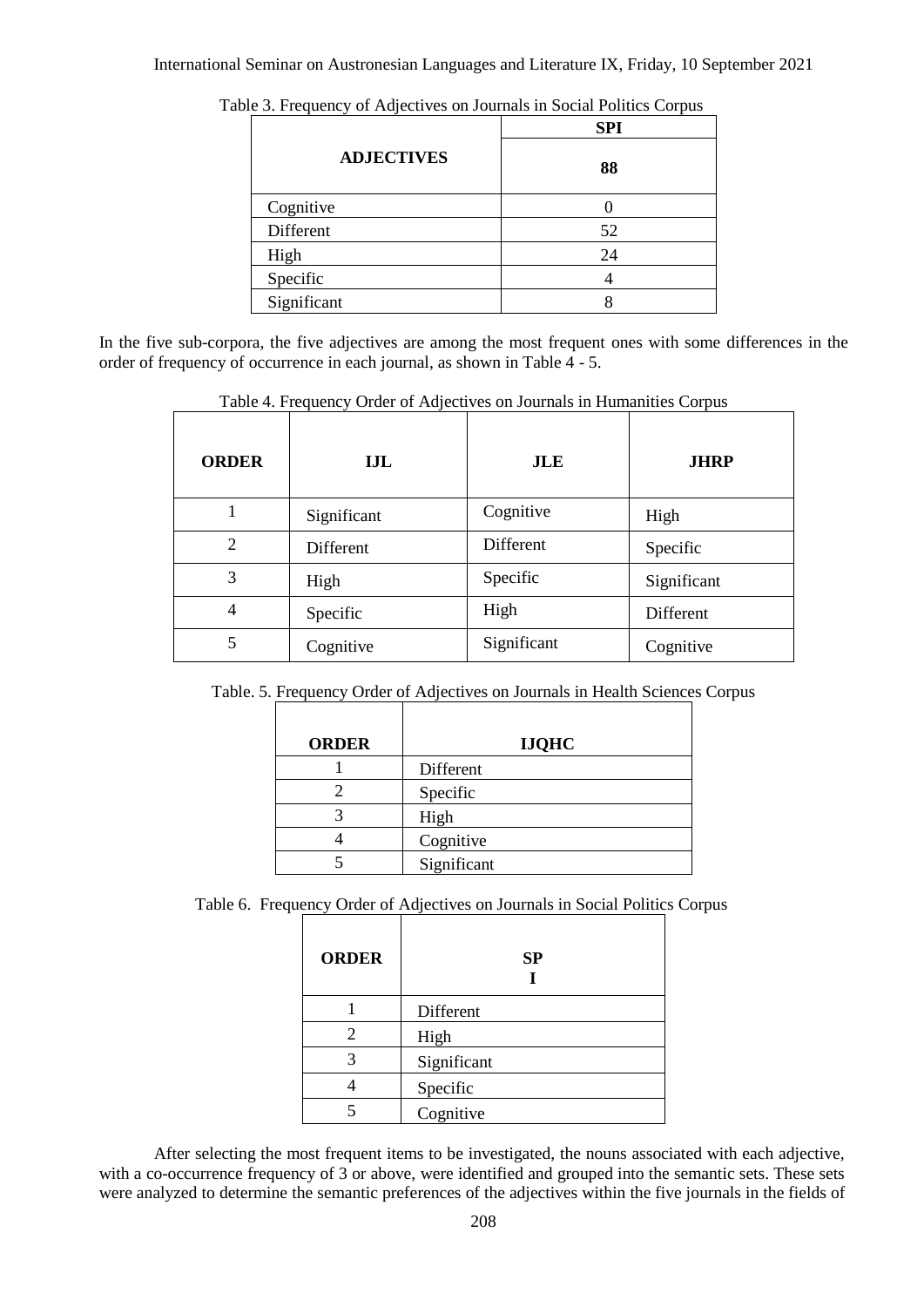Humanities, Health Sciences, and Social Politics. In this part of the analysis, the concordance lines of the adjectives were studied manually, making it possible to observe the meaning of the words in context and to place them into the semantic field. For instance, by checking the list of collocates and the concordance lines one of the adjectives in the three corpora, "specific", it could be observed that some words that are associated with were human, system, and intervention.

Since the study assumes that semantic preference is register- and domain-dependent, data analysis, and interpretation was conducted by considering the meanings and communicative functions of the associations in the relation to the academic register and research area. That is, semantic preferences were determined concerning the specific context of journal articles in the specific academic fields. In this respect, the semantic preferences identified in each corpus (Humanities, Health Sciences, and Social Politics) were compared to verify how distinct the language in the three fields are concerning the use of the five adjectives. For instance, when comparing the use of "specific" in the three corpora. In the Humanities corpus, it is more commonly used with words related to describe the particular system of human communication. In the Health Sciences corpus, it is used with the words to clarify medical purposes or even systems. Meanwhile, the corpus of Social Politics, it associates with words to express particular things regarding social and political relations. This comparative analysis was conducted as the second part of the study, and in case of finding some differences between the language used in the three areas of the corpus, it attempted to relate the communicative functions of the adjectives to the sections comprising journal articles, namely introduction, methods, results, discussion, and conclusion.

## **RESULTS AND DISCUSSION**

All the words related to the five adjectives were examined in the context and grouped into semantic sets. Each semantic set was interpreted and analyzed in the case of semantic preferences. Tables VII-XI indicate the most common words associated with the adjectives and their semantic preferences. In each table, the most common collocations are displayed in the groups that conform to their semantic sets, with the number of occurrences in the three corpora (Humanities, Health Sciences, and Social Politics) in parentheses. The written form of each noun included in the tables corresponds to the most frequent form (singular or plural) of the noun used in the corpus. For example, if in the table the noun appears in the singular form, it means it occurred more often in the singular form in the corpus. If the noun is displayed in the table in its plural form it means it mostly appeared in the corpus in its plural form.

## **Semantic Preference in Humanities Corpus**

#### **1. Cognitive**

It was based on this assumption that the context of the use of each association adjective + collocate was analyzed to place each word into the most appropriate semantic field or semantic preference. For instance, the noun "science" breaks into a set of words related to general research terms because it occurred in combinations such as cognitive science.

| Tuble 1: Conocates and Benhamic I reference of Cognitive in Hamanities Corpus |                             |  |
|-------------------------------------------------------------------------------|-----------------------------|--|
| <b>COLLOCATES</b>                                                             | <b>SEMANTIC PREFERENCES</b> |  |
| Human $(1)$ , skills $(2)$ , trends $(1)$ ,                                   |                             |  |
| gestures                                                                      | Words related to humanities |  |
| $(1)$ , evolution $(1)$                                                       |                             |  |
| Studies $(2)$ , system $(1)$ , science $(4)$                                  | General research terms      |  |

Table 7. Collocates and Semantic Preference of Cognitive in Humanities Corpus

The adjective "cognitive" was used in the corpus to express knowledge or mental process of understanding. The analysis of the use of "cognitive" through journal articles are mostly expressed in the abstract sections.

- a. Linguistics as part of the **cognitive sciences**.
- b. We claim that the evolution of bodily mimesis allowed for the use of signs, and the social-**cognitive skills** needed to support them to emerge in hominin evolution.

## **2. Different**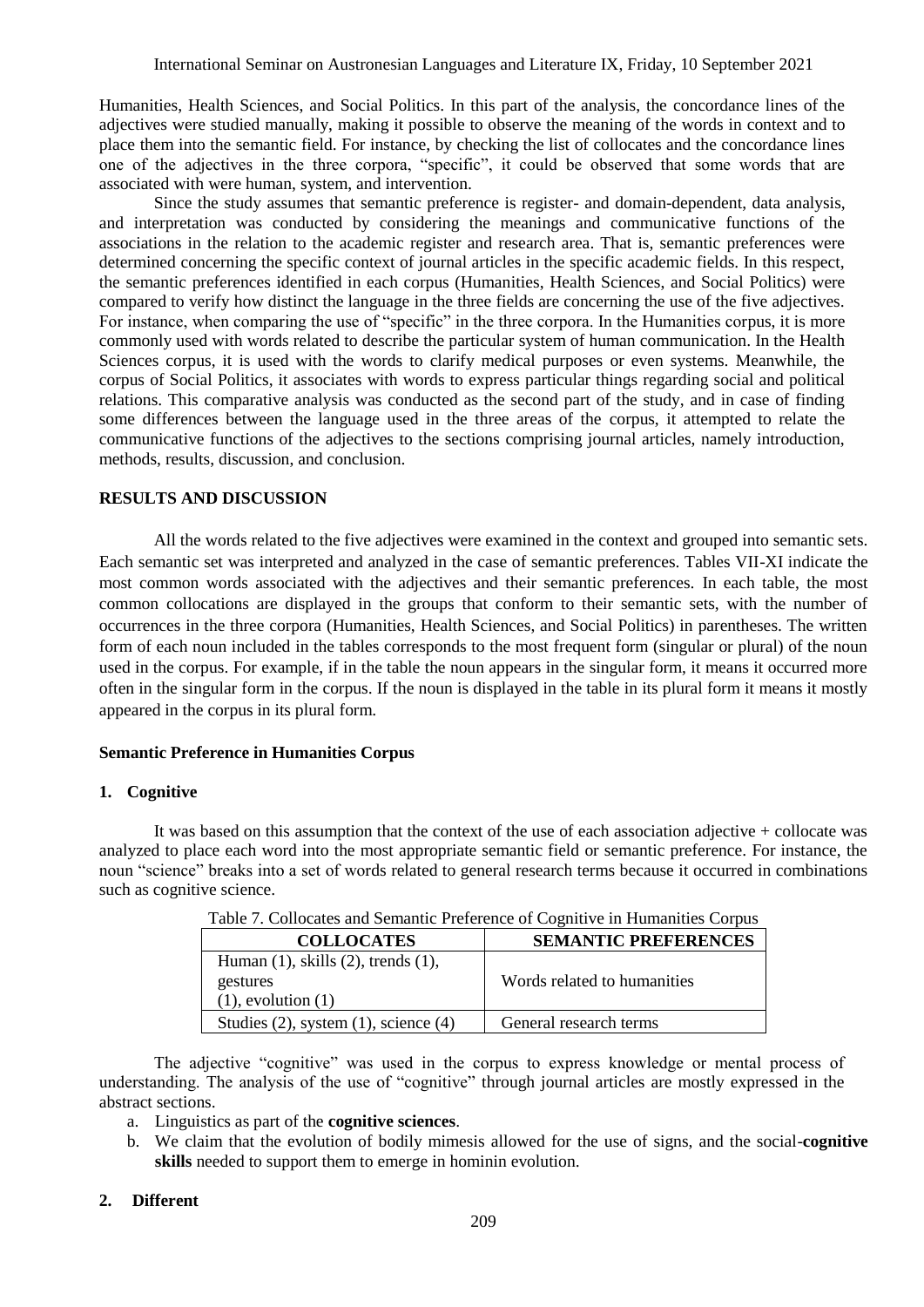| l'able 8. Collocates and Semantic Preference of Different in Humanities Corpus |                            |
|--------------------------------------------------------------------------------|----------------------------|
| <b>COLLOCATE</b>                                                               | <b>SEMANTIC PREFERENCE</b> |
| Kinds $(5)$                                                                    | Classification or type     |

Table 8. Collocates and Semantic Preference of Different in Humanities Corpus

The adjective "different" was associated with classification or type. Combinations such as "different kinds" seem to be used in the corpus to differentiate the human communicative system.

- a. A crucial, though theoretically, underdeveloped distinction is that between two **different kinds of**  semiotic units; signals and signs.
- b. The combination of several **different kinds of** semiotic systems within an integrated communicative system.

## **Semantic Preference in Health Sciences Corpus**

## **1. Different**

Table 9. Collocates and Semantic Preference of Different in Health Sciences Corpus

| <b>COLLOCATES</b> | <b>SEMANTIC</b><br><b>PREFERENCE</b> |
|-------------------|--------------------------------------|
| Types $(4)$       | Categorization                       |

Table 9 illustrates the word related to the field of Health Sciences that are associated with the adjective "different". These associations were used to indicate the distinction of medical procedure (different types of surgical procedures), to refer to one of a medical instrument that is different from others (different types of ventilators), and especially to indicate various kinds of medical risks (different types of risks).

- a. Clinical staff working in ICUs and at the new National Health Service field hospitals could have been asked to use **different types of** ventilators with known risks of accidentaly pressing the wrong buttons or misleading information on screens.
- b. PAP has been demonstrated in multiple randomized controlled trials and meta- analyses to reduce the risk of SSIs across **different types of** surgical procedures.
- c. The rapid rise in the number of people infected with COVID-19 might have brought a change in perception of risk for HAI and AMR in as far as an imbalance has been created in the relationship between three **different types** of risks that the IPCS normally tries to manage.

## **2. High**

Table 10. Collocates and Semantic Preference of High in Health Sciences Corpus

| <b>COLLOCATES</b>          | <b>SEMANTIC PREFERENCE</b> |
|----------------------------|----------------------------|
| Risk $(4)$ , quality $(4)$ | <b>Measurement</b>         |

Table X describes the variety of words related to the field of Health Sciences that are associated with the adjective "high". These associations were used to indicate the measurement regarding health care systems. The association with "high" was mainly found in the introduction section of the research.

- a. It is worth noting that the BTA criteria applied in **high-risk** industries to determine what can be considered to be a full system 'barrier' may expose the weaknesses and limitations of the proposed 'strong systemic barriers' (e.g.standardized procedures or cognitive aids) that are claimed will prevent specific secondary care 'never events' if successfully implemented.
- b. The technical development of medicine in general is not accompanied by the organizational system that supports the delivery of **high-quality**.

## **Semantic Preference in Social Politic Corpus**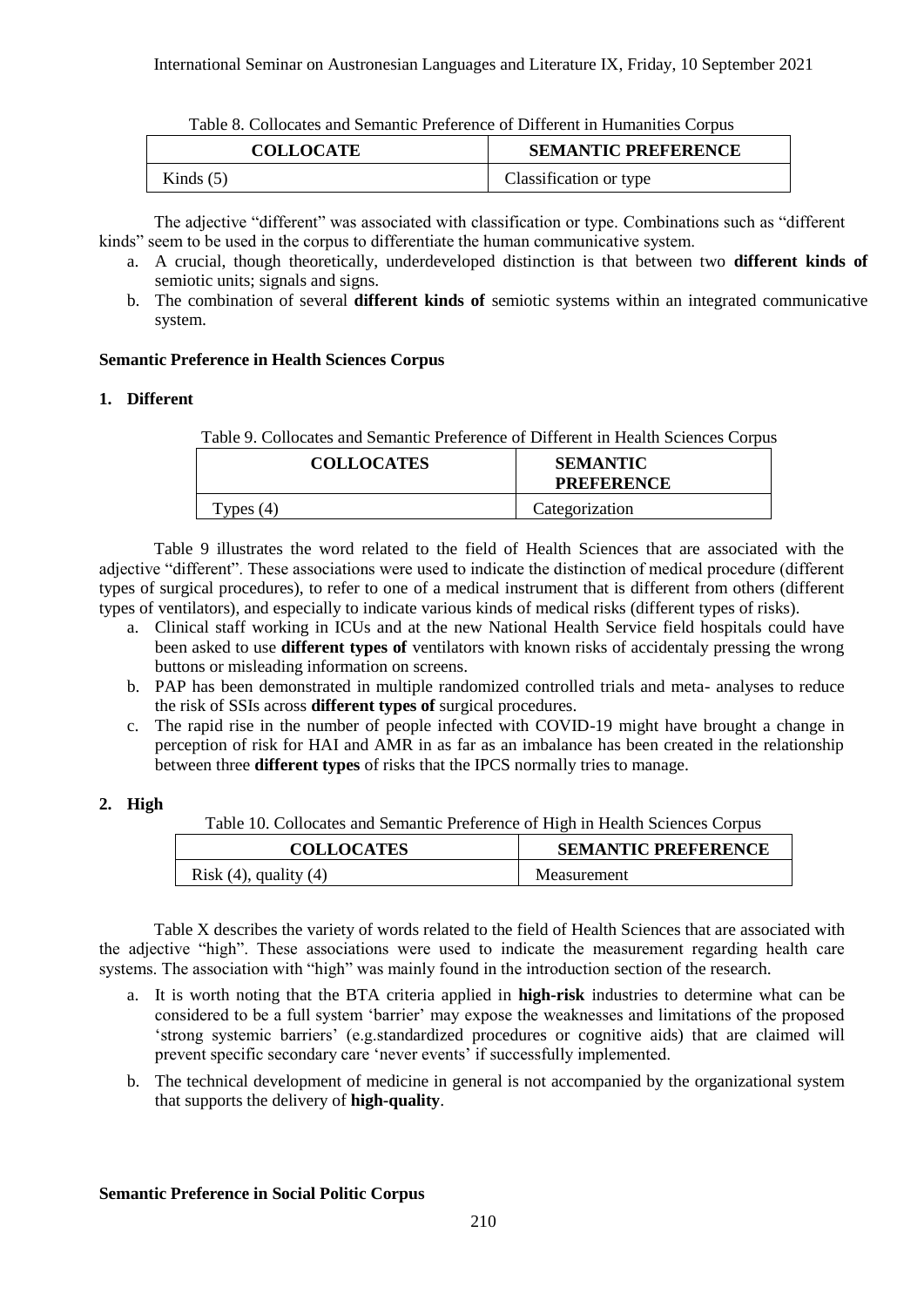#### **1. High**

Table XI illustrates the word related to the field of Social Politics that are associated with the adjective "high". These associations were used to emphasize the quantitative analysis concerning the social case, that is, varieties of gender regimes. The associations with "high" were mainly found in results and discussion part of the research.

| <b>COLLOCATES</b> | <b>SEMANTIC</b><br><b>PREFERENCES</b> |
|-------------------|---------------------------------------|
| Levels $(5)$      | Quantification                        |

Table. 11 Collocates and Semantic Preference of High in Social Politics Corpus

- a. The relations and practices of violence that may be interpersonal, interstate, or intergroup are interconnected and form a single institutionalized domain of violence; for example, the finding that there is a correlation between countries with **high levels** of interpersonal homicide and **high levels**  of militarization.
- b. Neoliberal states often develop into security states deploying **high levels** of coercion and violence to address the **high levels** of violence their policies have generated (Walby 2009;Walby et al. 2015;Walby et al.2017).
- c. Conservative is "conservative" a third type of public gender regime, or does "neoliberal" sufficiently capture all public forms involving **high levels** of inequality and thin democracy. Comparative Analysis among Humanities, Health Science, and Social Politics Corpus

The second part of this study was a comparative analysis among Humanities, Health Sciences, and Social Politics corpus aimed to describe the differences and/or similarities regarding the use of the five adjectives in the articles published in the journals from the fields.

#### **1. Cognitive**

In the Humanities corpus, the adjective "cognitive" was used with words to express the mental process of understanding humanities case, as in the sentence "We claim that the evolution of bodily mimesis allowed for the use of signs, and the social-**cognitive skills** needed to support them to emerge in hominin evolution". The adjective "cognitive" was also used with the words studies, system, science to indicate general research terms. Meanwhile, the use of adjectives "cognitive" with noun were not used in two other corpora (Health Sciences and Social Politics). Thus, the semantic preference regarding the collocations adjective + noun also could not be found in these corpus fields.

## **2. Different**

The use of adjectives different in the Humanities corpus was to differentiate the human communicative system. Meanwhile, the use of adjective different in the Health Sciences corpus was to show the distinction of medical procedures, instruments, or even risks. Examples of some of these combinations are different kinds of semiotic units and different. kinds of semiotic system in the Humanities corpus, and different types of surgical procedures, different types of ventilators in Health Sciences. Associations between different and the words: kinds and types were found in the journal articles from both areas, especially in the discussion section. Whereas, the use of adjective "different" with the nouns were not found in the Social Politics corpus. To sum up, there are some similarities and differences concerning the semantic preferences in the Humanities and Health Sciences corpus. In both corpora, the adjective "different" and its combinations were mainly used in the discussion section of the journal articles. Meanwhile, the differences were on the use of adjectives "different" in the domain of each discipline.

#### **3. High**

The use of adjective "high" with noun was only used in the two corpora (Health Sciences and Social Politics) to refer to measurement and quantification, even though this use is much more frequent in the Health Sciences corpus to indicate the degree of health care systems. The associations with high in the